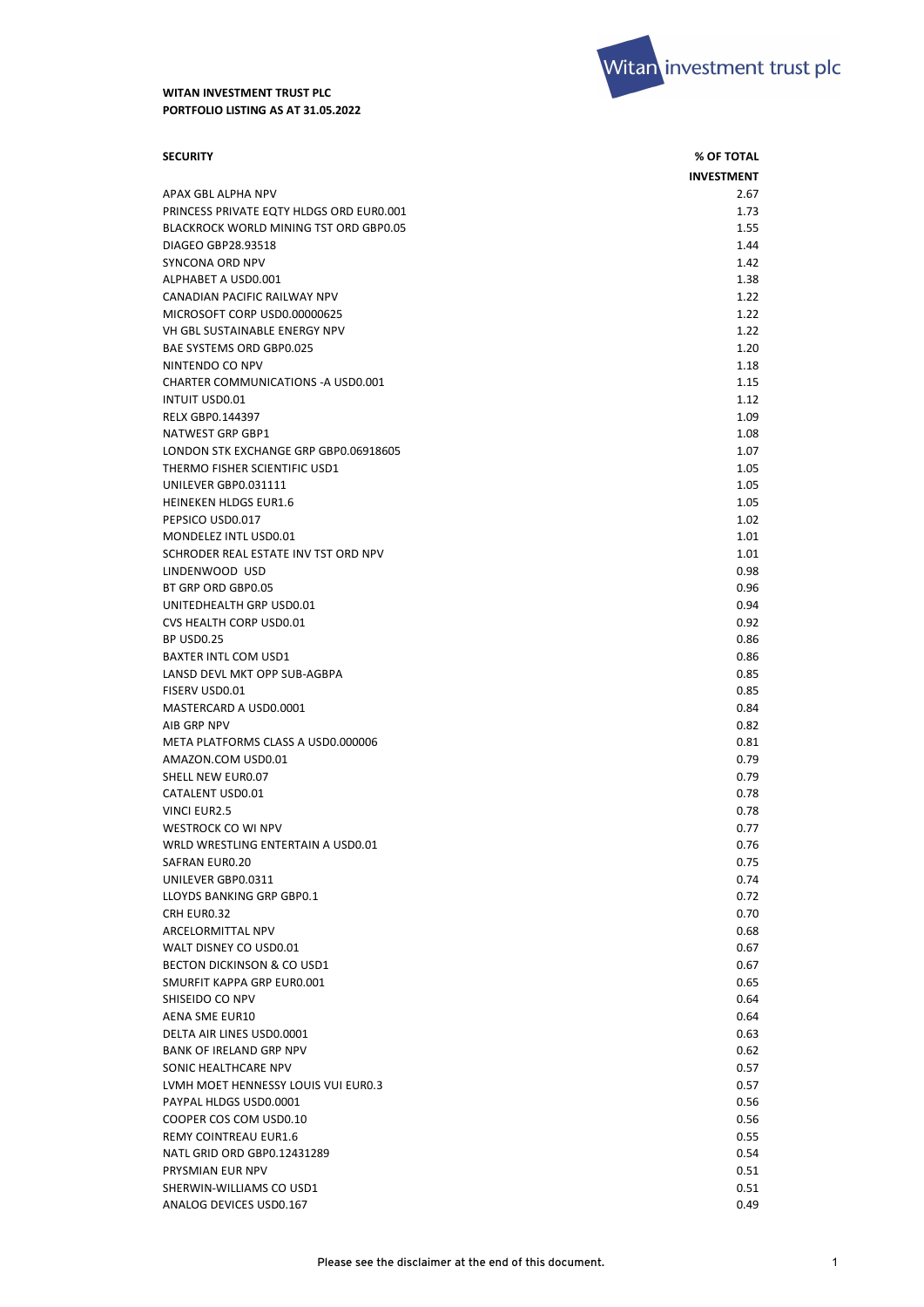Witan investment trust plc

| <b>SECURITY</b>                                                            | <b>% OF TOTAL</b> |
|----------------------------------------------------------------------------|-------------------|
|                                                                            | <b>INVESTMENT</b> |
| <b>EXXON MOBIL CORP NPV</b>                                                | 0.47              |
| SPDR SER TST SPDR S&P BIOTECH ETF NPV                                      | 0.46              |
| <b>BREEDON GRP NPV</b>                                                     | 0.45              |
| <b>APPLE NPV</b>                                                           | 0.45              |
| APPLIED MATERIALS USD0.01                                                  | 0.45              |
| EBAY USD0.001                                                              | 0.44              |
| <b>FAIR ISAAC CORP USD0.01</b>                                             | 0.44              |
| PERNOD-RICARD EUR1.55<br><b>KAO CORP NPV</b>                               | 0.43              |
| <b>FERRARI EURO.01</b>                                                     | 0.43<br>0.43      |
| BIFFA GBP0.0001                                                            | 0.43              |
| AMPHENOL CORP A USD0.001                                                   | 0.42              |
| <b>ADYEN NPV</b>                                                           | 0.42              |
| <b>NIKE B NPV</b>                                                          | 0.41              |
| FREEPORT-MCMORAN USD0.1                                                    | 0.40              |
| VISA A SHS USD0.0001                                                       | 0.40              |
| FLUTTER ENT GBP0.09                                                        | 0.40              |
| ILLUMINA COM USD0.01                                                       | 0.39              |
| RYANAIR HLDGS EUR0.006                                                     | 0.39              |
| NB DISTRESSED DEBT NPV                                                     | 0.39              |
| <b>HOSTMORE GBP0.2</b>                                                     | 0.38              |
| PRADA EURO.1                                                               | 0.38              |
| VALE COM NPV                                                               | 0.38              |
| <b>IBSTOCK GBP1</b>                                                        | 0.37              |
| TAIWAN SEMICONDUCTOR MANUFACTURING 1 ADS REP 5 ORD TWD10<br>TESLA USD0.001 | 0.37<br>0.36      |
| STRYKER CORP USD0.1                                                        | 0.35              |
| LAM RESEARCH CORP COM USD0.001                                             | 0.34              |
| <b>COSTAR GRP USD0.01</b>                                                  | 0.34              |
| HARGREAVES LANSDOWN GBP0.004                                               | 0.33              |
| SERVICENOW USD0.001                                                        | 0.33              |
| <b>ALCON NPV</b>                                                           | 0.33              |
| <b>FORTERRA NPV</b>                                                        | 0.32              |
| DEUTSCHE LUFTHANSA REG NPV                                                 | 0.32              |
| <b>ITC INR1</b>                                                            | 0.31              |
| CHURCH & DWIGHT COM USD1                                                   | 0.31              |
| MITCHELLS & BUTLERS GBP0.0854167                                           | 0.30              |
| INTL CONSOLIDATED AIRLINE EURO.5                                           | 0.30              |
| ASTRAZENECA ORD USD0.25                                                    | 0.30              |
| <b>BARCLAYS GBP0.25</b><br>OLD DOMINION FREIGHT LINE USD0.1                | 0.30<br>0.30      |
| CAIRN HOMES GBP0.001                                                       | 0.30              |
| <b>VIVENDI EUR5.5</b>                                                      | 0.29              |
| WEST PHARMACEUTICAL SERV USD0.25                                           | 0.29              |
| <b>GRACO USD1</b>                                                          | 0.29              |
| METTLER TOLEDO COM USD0.01                                                 | 0.29              |
| EATON CORP USD0.01                                                         | 0.29              |
| AIRBNB INC-CLASS A USD0.0001                                               | 0.28              |
| PETROLEO BRASILEIRO 1 ADS REP 2 COM SHS NPV                                | 0.28              |
| SAVILLS GBP0.025                                                           | 0.28              |
| RELIANCE INDST INR10                                                       | 0.28              |
| ASTELLAS PHARMA NPV                                                        | 0.28              |
| <b>HOUSING DEV FINANCE INR2</b>                                            | 0.27              |
| MSCI USD0.01                                                               | 0.27              |
| 31 GRP GBP0.738636                                                         | 0.27<br>0.26      |
| <b>ENTEGRIS USD0.01</b><br>ASML HLDGS EURO.09 (POST SPLIT)                 | 0.26              |
| <b>GENUIT GRP GBP0.001</b>                                                 | 0.26              |
| NOVO-NORDISK B DKK0.2                                                      | 0.25              |
| FIRST REPUBLIC BANK/CA USD0.01                                             | 0.25              |
| LPL FINANCIAL HLDGS NPV                                                    | 0.25              |
| MELROSE INDST ORD GBP0.07619048                                            | 0.25              |
| INTERCONTINENTAL EXCHANGE GRP USD0.01                                      | 0.25              |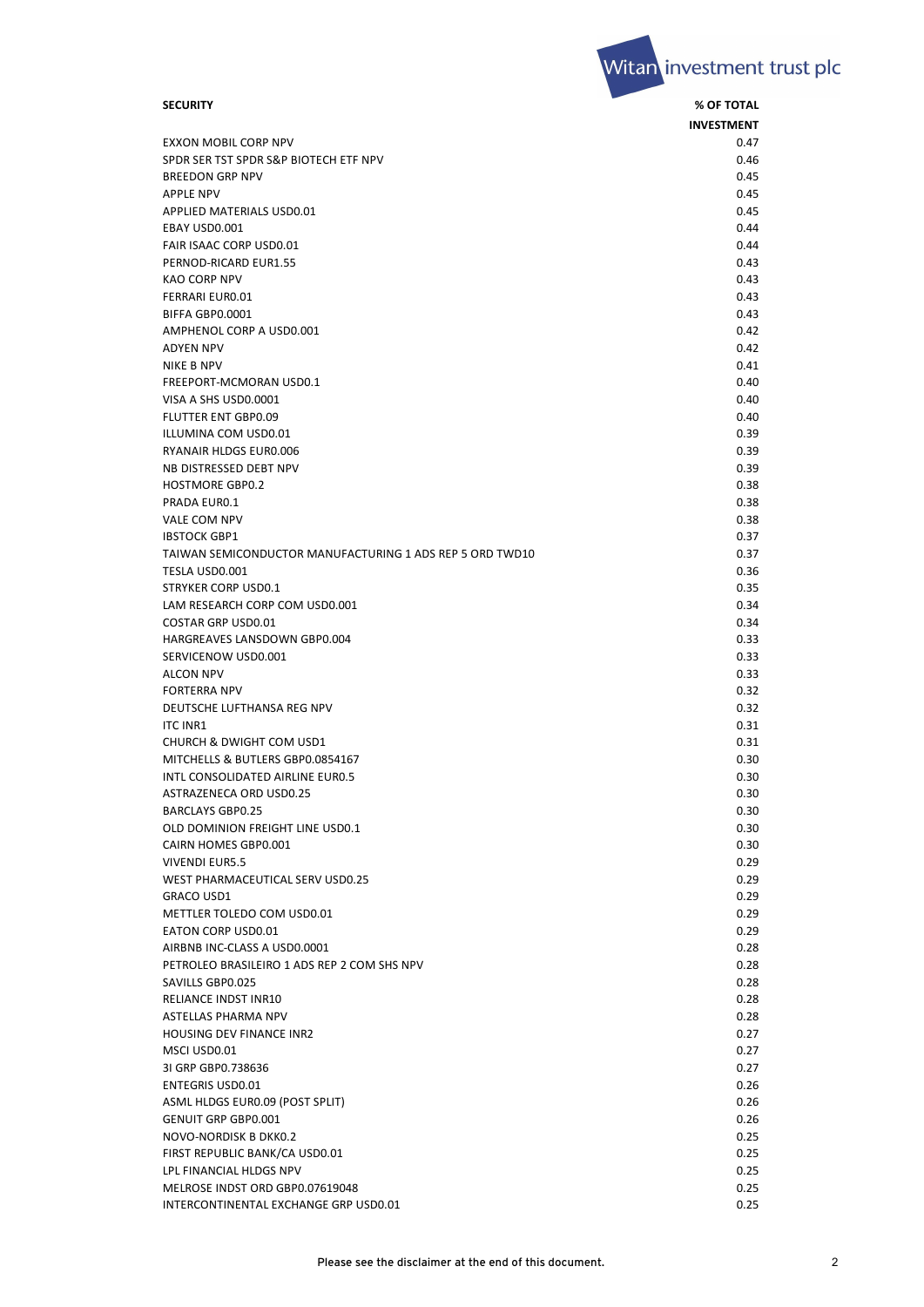Witan investment trust plc

| <b>SECURITY</b>                                      | % OF TOTAL        |
|------------------------------------------------------|-------------------|
|                                                      | <b>INVESTMENT</b> |
| IMPERIAL BRANDS GBP0.1                               | 0.25              |
| TAIWAN SEMICONDUCTOR MANUFACTURING TWD10             | 0.25              |
| AIA GRP NPV                                          | 0.25              |
| <b>TOTALENERGIES SE EUR2.5</b>                       | 0.24              |
| L'OREAL EURO.2                                       | 0.24              |
| <b>HEINEKEN EUR1.6</b>                               | 0.24              |
| HEICO CORP A USD0.01                                 | 0.24              |
| SPECTRIS GRP ORD GBP0.05                             | 0.23              |
| <b>FIRSTGROUP GBP0.05</b>                            | 0.23              |
| SMITHS GRP GBP0.375                                  | 0.22              |
| <b>HERMES INTL NPV</b>                               | 0.22              |
| ATLAS COPCO - A SHS SEK0.639                         | 0.22              |
| <b>MARSHALLS GBP0.25</b>                             | 0.22              |
| <b>WASTE CONNECTIONS NPV</b>                         | 0.22              |
| <b>REDDE NORTHGATE GBP0.5</b>                        | 0.21              |
| STANDARD CHARTERED USD0.5                            | 0.21              |
| COMPUTACENTER ORD GBP0.075555                        | 0.21              |
| WETHERSPOON (J.D.) GBP0.02                           | 0.21              |
| <b>GLENVEAGH PROPERTIES EURO.001</b>                 | 0.21              |
| <b>BIO RAD LABORATORIES A USD0.0001</b>              | 0.21              |
| ORANGE EUR4                                          | 0.21              |
| PURETECH HEALTH GBP0.01                              | 0.21              |
| JAPAN EXCHANGE GRP NPV                               | 0.20              |
| ANGLO AMER USD0.54945                                | 0.20              |
| PETROBRAS PETROLEO BRAS-PR NPV                       | 0.20              |
| FLOOR & DECOR HLDGS -A USD0.001                      | 0.20              |
| TESCO GBP0.0633333                                   | 0.19              |
| UNION PACIFIC CORP USD2.5                            | 0.19              |
| JOHNSON SERVICE GRP ORD GBP0.10                      | 0.19              |
| <b>EVOLUTION NPV</b>                                 | 0.19              |
| <b>INFOSYS INR5</b>                                  | 0.19              |
| MERCADOLIBRE COM USD0.001                            | 0.19              |
| PEARSON GBP0.25                                      | 0.19              |
| CHINA CONSTRUCTION BANK H CNY1                       | 0.19              |
| COSTCO WHOLESALE CORP USD0.005                       | 0.19              |
| MOODYS CORP USD0.01                                  | 0.18              |
| AUTOSTORE HLDGS W/I NOK0.01<br>REPLIGEN CORP USD0.01 | 0.18<br>0.18      |
| ELI LILLY & CO NPV                                   | 0.18              |
| <b>INFINEON TECHNOLOGIES NPV</b>                     | 0.18              |
| PRUDENTIAL GBP0.05                                   | 0.17              |
| BIOTECH GROWTH TST GBP 0.25                          | 0.17              |
| SHELL NEW EURO.07                                    | 0.17              |
| CHINA MERCHANTS BANK-H CNY1                          | 0.16              |
| INTERMED CAP GRP ORD GBP0.2625                       | 0.16              |
| <b>ENTAIN EURO.01</b>                                | 0.16              |
| NEWMONT CORP ORD USD1.6                              | 0.16              |
| RIO TINTO ORD GBP0.1                                 | 0.15              |
| <b>COCHLEAR NPV</b>                                  | 0.15              |
| MANCHESTER UNITED A USD0.0005                        | 0.15              |
| NVIDIA CORP USD0.001                                 | 0.15              |
| PETROCHINA CO H CNY1                                 | 0.15              |
| <b>BANCO BRADESCO PREF NPV</b>                       | 0.15              |
| OXFORD INSTRUMENTS ORD GBP0.05                       | 0.15              |
| ITAU UNIBANCO HLDGS NPV                              | 0.15              |
| WALMART DE MEXICO-SER V NPV                          | 0.15              |
| ENI NPV                                              | 0.14              |
| WH SMITH GBP0.2209                                   | 0.14              |
| SPIRENT COMMUNICATIONS GBP0.03333                    | 0.14              |
| CIE FINANCIERE RICHEMON-REG CHF1                     | 0.13              |
| <b>BABCOCK INTL GRP GBP0.6</b>                       | 0.13              |
| BILL COM HLDGS USD0.00001                            | 0.13              |
| ZIJIN MINING GRP CO - A CNY0.1                       | 0.13              |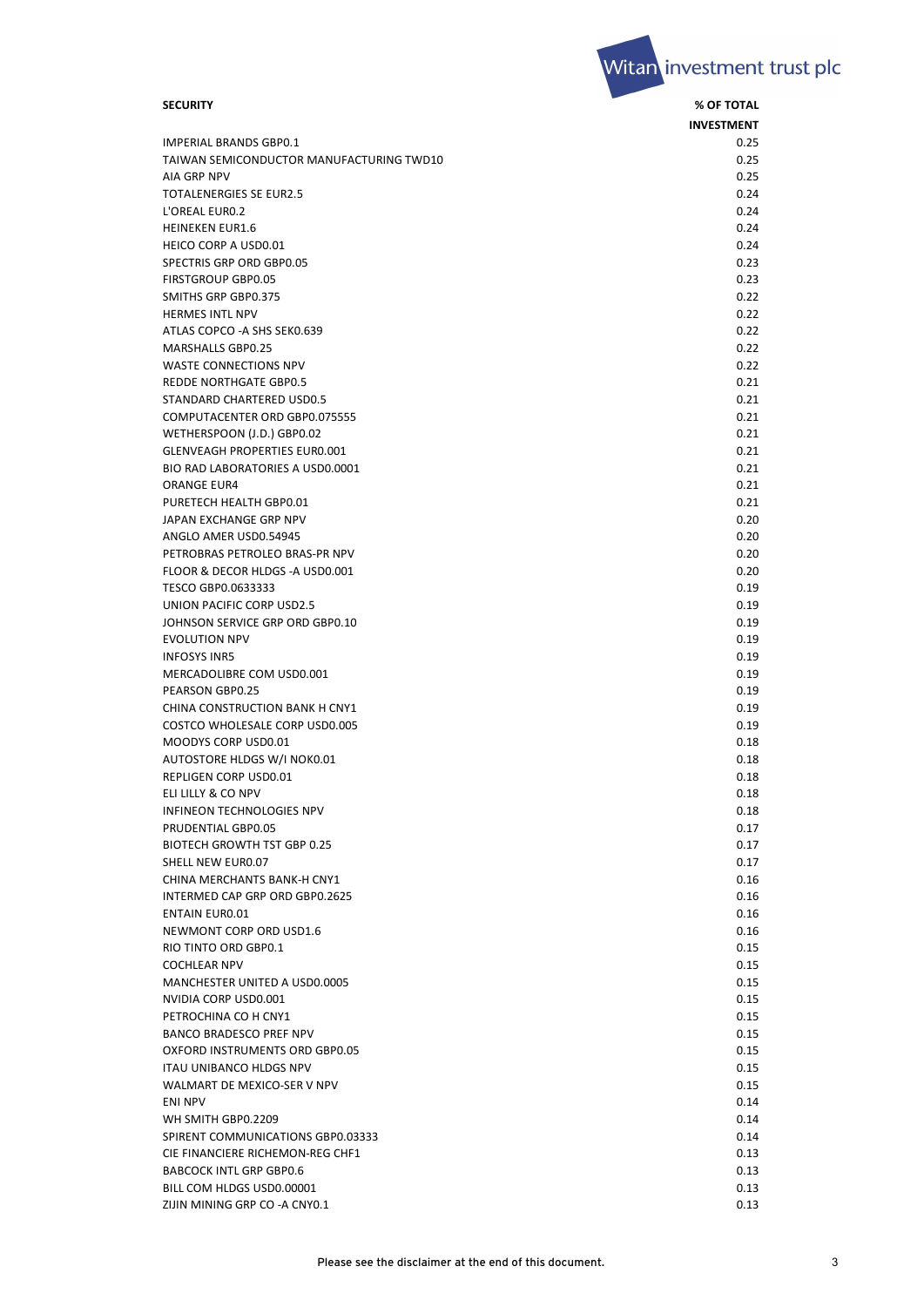**itan** investment trust plc

## **SECURITY % OF TOTAL INVESTMENT** GIVAUDAN REG CHF10 0.12 JOHNSON MATTHEY GBP1.101698 0.12 STATE BANK OF INDIA INR1 0.12 BODYCOTE GBP0.17273 0.12 MOONPIG GRP GBP0.1  $\qquad \qquad$  0.12 PALO ALTO NETWORKS USD0.0001 0.11  $JET2$  GBP0.0125 0.11 DATADOG -A USD0.00001 0.11  $IP$  GRP GBP0.02 0.11 SHOPIFY A NPV 0.11 BURBERRY GRP ORD GBP0.0005 0.11 QUILTER GBP 0.11 GENUS GBP10 0.11 SYNTHOMER GBP0.10 0.11 **ICICI BANK INR2** 0.11 CLP HLDGS NPV 0.11 FULLER SMITH & TURNER-A GBP0.4 0.11 MEMBERSHIP COLLECTIVE GRP A USD0.01 0.11 0.11 0.11 UNBOUND GRP GBP  $0.25$  0.11 SUN PHARMACEUTICAL INR1 (DEMAT) 0.10 UNITED CONTINENTAL HLDGS USD0.01 0.10 RYANAIR ADR EACH REPR 5 ORD EUR0.01 0.10 DEXCOM COM USD0.001 0.09 INTUITIVE SURGICAL USD0.001 0.09 FIRSTRAND ZAR0.01 **0.09** 0.09 RESTAURANT GRP GBP0.28125 **0.09** C&C GRP EUR0.01 0.09 POSCO HLDGS KRW5000 0.08 SK TELECOM KRW500 0.08 SNOWFLAKE -CLASS A 1 NPV 0.08 STRAUMANN HOLDING AG-REG CHF0.01 0.08 RYANAIR HLDGS-DI GBP0.006 0.08 TATA STEEL INR10 0.07 OXFORD NANOPORE TECHNOLO-W/I GBP0.0001 0.07 RIGETTI COMPUTING USD0.0001 0.07 AMER MOVIL SEB DE C-SER L NPV 0.07 BANK CENTRAL ASIA IDR62.5 0.07 CAPITEC BANK HOLDINGS ZAR0.01 0.07 OXFORD BIOMEDICA GBP0.50 0.07 DLOCAL LTD/URUGUAY USD0.002 0.07 GEELY AUTOMOBILE HLDGS HKD0.02 0.07 0.07 LULEMON ATHLETICA USD0.01 0.06 CIPLA INR2 0.06 ADVANCEDADVT NPV 0.06 888 HLDGS GBP0.005 0.06 CROWDSTRIKE HLDGS - A NPV 0.06 EREGLI DEMIR CELIK TRY1 0.06 SAMSUNG ELECTRONICS CO KRW5000 0.06 WATCHES OF SWITZERLAND G-W/I GBP0.0125 0.06 IONO USD0.0001 0.06 KWEICHOW MOUTAL CO A CNY1 0.06 CONDUIT HLDGS - W/I NPV 0.06 CHINA YANGTZE POWER CO -A CNY1 0.05

KWEICHOW MOUTAI C/WTC 02/09/19 USD 0.05 GALAXY ENTERTAINMENT GRP NPV 8 0.05 NETEASE USD0.0001 0.05 MICRO FOCUS INTL GBP0.1 0.05 QINETIQ GRP GBP0.01 0.05 S-OIL CORP KRW2500 0.05 **JSW STEEL INR1** 0.05 TATA CONSULTANCY SVCS INR1 0.05 HOWDEN JOINERY GRP GBP0.1 0.05  $ITV$  GBP0.1  $0.05$